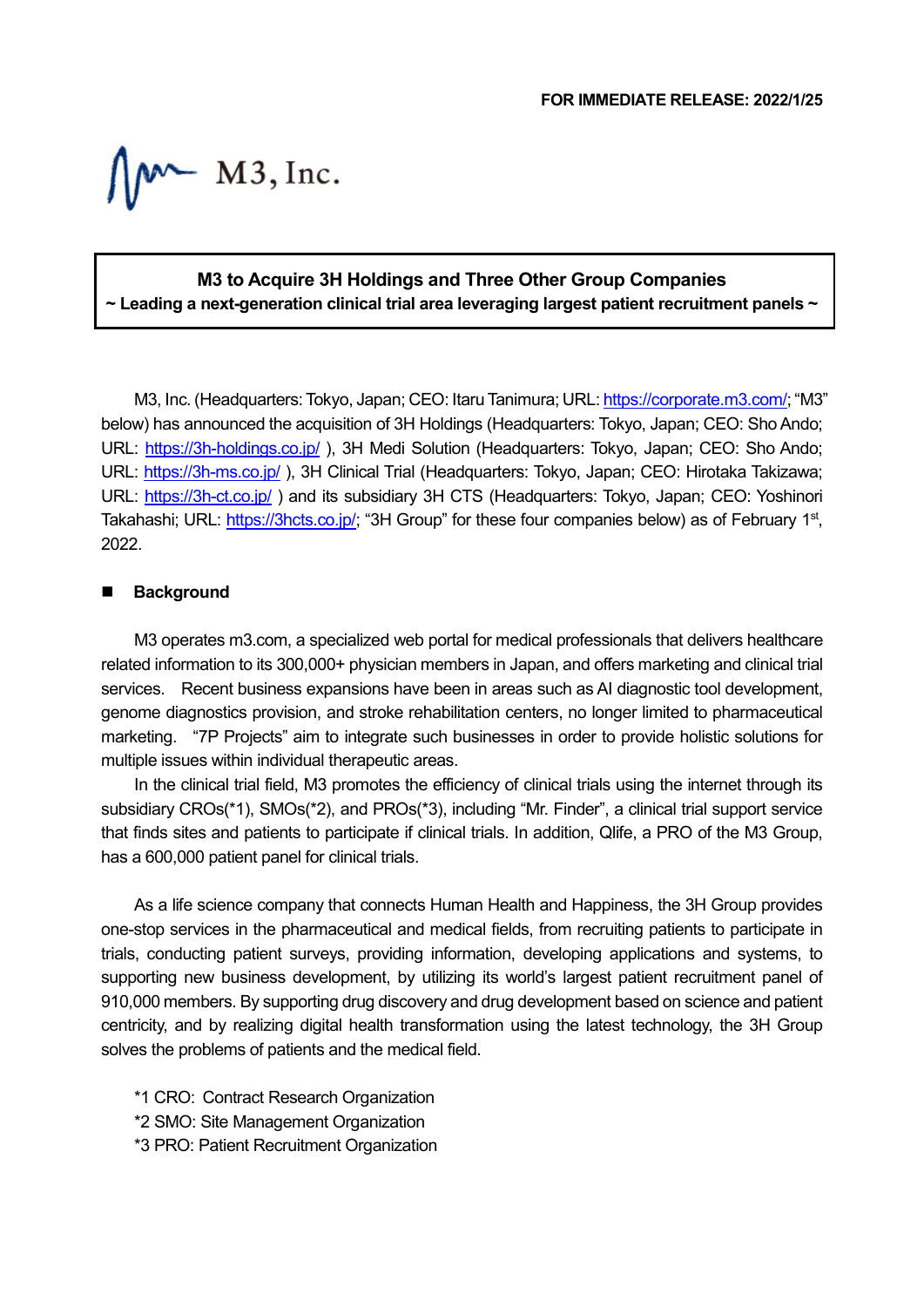## **Expected synergies through this acquisition**

i. Streamline patient recruiting by utilizing the largest patient recruitment panel

This initiative will create a panel of more than 1.5 million combined members across the M3 Group and the 3H Group. By further accelerating patient recruitment, it is now possible to further promote the efficiency of clinical trials. As a result, 3H Group and M3 will develop a comprehensive evidence solution utilizing its 300,000 physician membership and the largest patient recruitment panel in Japan.

ii. Further strengthen our position as a leading company in DCT  $(4)$  support

In recent years, DCT, a new clinical trial method that does not rely on physical visits to medical institutions, has been attracting attention due to the increased recognition of patient centricity and the use of digital technology in drug development. As a pioneer and leader within this field, 3H Group and M3 have been providing DCT support services to pharmaceutical companies. By leveraging the know-how and business assets of both companies, 3H Group and M3 will contribute to the spread and infrastructure development of clinical trials that are at the same level as the world's most advanced and with less patient burden.

iii. Establish an ePRO (\*5) platform by linking the contact points with medical institutions and patients

> The 3H Group has been working to improve the efficiency of obtaining case report data from patients in clinical research by providing the ePRO application "P-guardian". Through this initiative, 3H Group and M3 will build a platform that enables appropriate communication between patients and medical professionals, by linking "P-guardian" with medical institutions and patient contact points such as "M3 DigiKar Smart" and "M3 DigiKar" developed by M3 Group.

iv. Expand and add value to services through wide-ranging collaboration with clinical trials and clinical research related companies in the M3 Group

> By collaborating in a wide range of businesses related to clinical trials and clinical research, such as pharmaceutical affairs consulting companies, CROs or SMOs, owned by the both groups, 3H Group and M3 will provide even more seamless support for drug development from strategic planning to market launch and subsequent value enhancement through evidence creation. In addition, in each process, 3H Group and M3 aims to expand and add value to services by utilizing the assets of both companies.

\*4 DCT: Decentralized Clinical Trials; A clinical trial initiative to reduce the number of physical visits of patients to a medical institution by using online or home visits.

\*5 ePRO: electronic Patient Reported Outcome